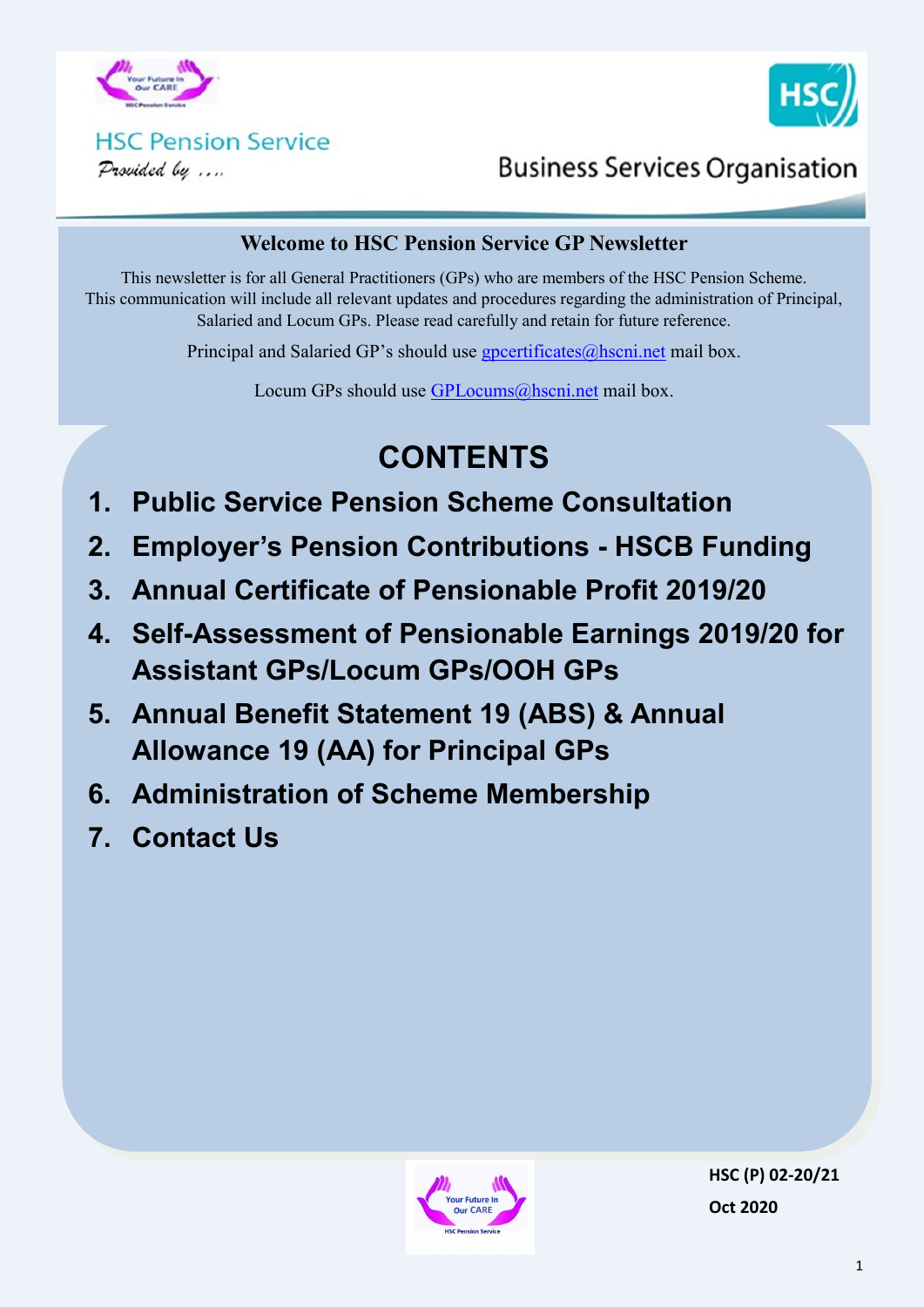## **1. Public Service Pension Scheme Consultation**

In 2015 the government implemented reforms to all main public service pension schemes. Public service pensions are some of the most generous pension schemes available, rewarding those who dedicate their working lives to public service.

The government maintains its commitment to ensuring that public servants are rewarded at the end of their careers and the need for schemes to be sustainable and affordable in the future.

The reforms that took place in 2015 did not apply to those closest to retirement. The Court of Appeal found this to be discriminatory against younger members and so the government has since been taking steps to fix this.

The Department of Finance (DoF) is consulting on proposals to remedy discrimination in the main unfunded public service pension schemes made under the Public Service Pensions (Northern Ireland) Act 2014.

### **The consultation is asking for views on the choices offered to pension scheme members**

This consultation is the next stage in the process to remove the discrimination. It sets out options for how this will be done by providing members with a choice of which set of pension scheme benefits, those under their old scheme or the new scheme, they would like to have for the remedy period (between 1 April 2015 and 31 March 2022). These changes will apply across all the main public service pension schemes.

### **Who is affected by the consultation proposals?**

Members of a public service pension scheme on 1 April 2015 who joined on or before 31 March 2012 will be in scope for these proposals. This includes those members who are currently active, deferred or retired.

### **How the changes could affect pension scheme members**

Addressing the discrimination essentially gives members a choice of scheme benefits during the remedy period, increasing the value to some members.

The majority of individuals will see no change in their pension's tax liabilities. A minority of members may see changes, which could be a return of tax already paid or more tax to pay. Where individuals have overpaid tax HM Revenue and Customs (HMRC) will repay this. Where there are tax charges owed the individual must pay these but only for the 4 tax years before their scheme benefits change.

Where a member chooses new scheme benefits for the remedy period, at the point of retirement, their annual allowance tax position will be reassessed. Where an annual allowance tax charge arises from their choice, the scheme will compensate individuals for the tax charge.

A copy of the consultation is available on the DoF website and can be accessed by clicking the following link:

https://www.finance-[ni.gov.uk/consultations/consultation](https://www.finance-ni.gov.uk/consultations/consultation-proposed-changes-transitional-arrangements-2015-schemes)-proposed-changes-transitional[arrangements](https://www.finance-ni.gov.uk/consultations/consultation-proposed-changes-transitional-arrangements-2015-schemes)-2015-schemes

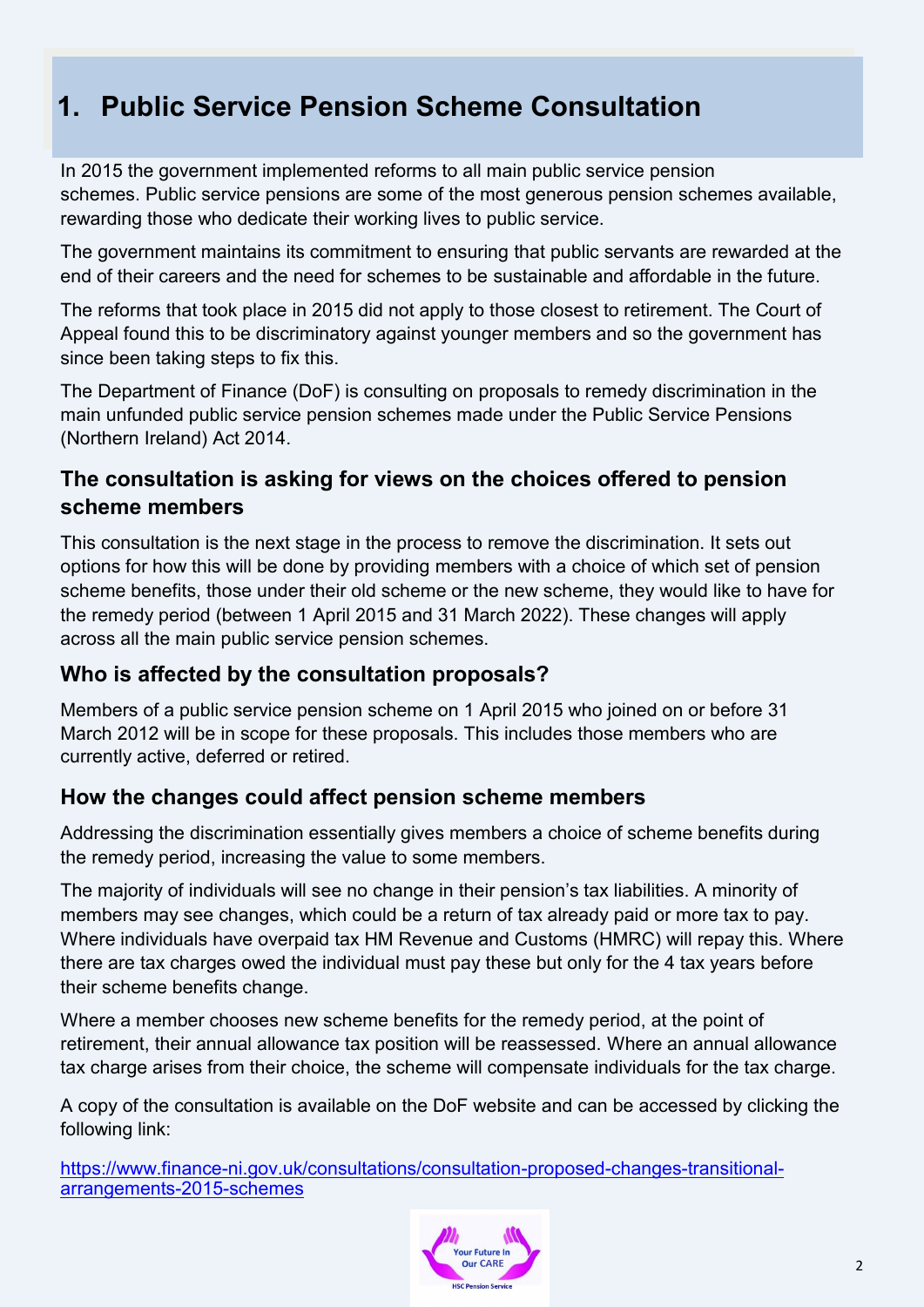## **1. Public Service Pension Scheme Consultation - cont**

#### **How to respond to the consultation**

The consultation is asking for views on the choices offered to pension scheme members This consultation will run for 12 weeks and will close at midnight on Wednesday 18 November 2020. Responses can be submitted by email to: **[DoFpensionspolicy@finance](mailto:DoFpensionspolicy@finance-ni.gov.uk)-ni.gov.uk**  Alternatively, responses can be sent by post to: Public Service Pensions, Policy and Legislation Branch Pensions Division Department of Finance Waterside House 75 Duke Street Londonderry BT47 6FP

**Any questions or requests for further information pertaining to the consultation should be directed to Department of Finance at the address above.** 

## **2. Employer's Pension Contributions - HSCB Funding**

HSC Pension Service does not complete any of the calculations for funding for employer pension contributions paid to practices. Please direct all queries regarding this to Maria.Coyle@hscni.net and make your Practice Manager aware.

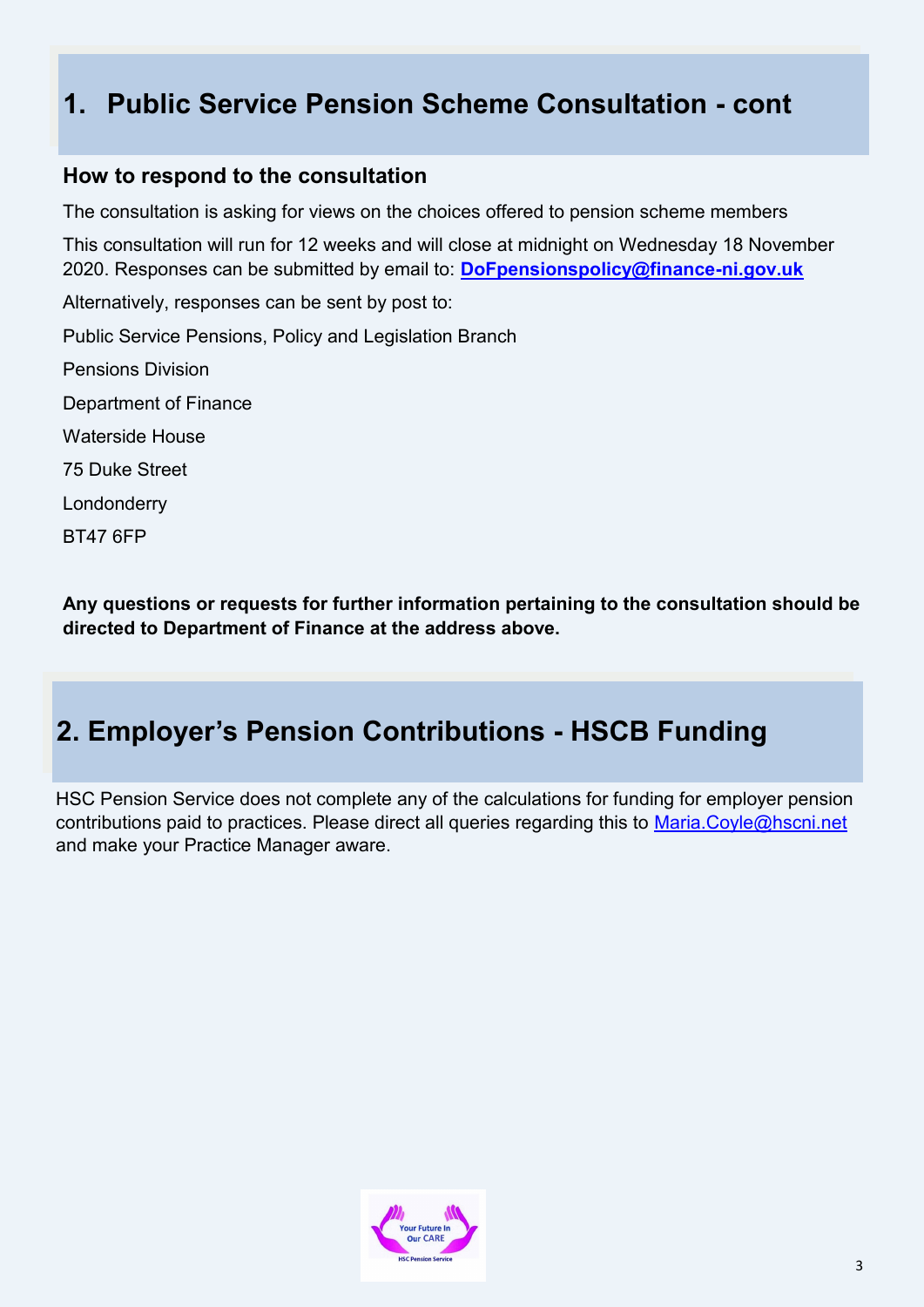## **3. Annual Certificate of Pensionable Profit 2019/20**

The Annual Certificate of Pensionable Profit 2019/20 together with guidance notes will shortly be sent to Accountants. This form is primarily to record the pensionable profit and HSC Pension Service also use this to reconcile seniority payments made to GPs.

As you will be aware the HSCB continue to complete funding allocation for practices making any adjustments through the Global Sum via FPPS.

As the Annual Certificate of Pensionable Profit has the employer contribution tier set at 22.5%, and funding for opt out or seniority will be 16.3%, HSC Pension Service will complete a separate piece of work to ascertain the figure to use for seniority purposes and communicate any under/over payments as we have in previous years.

As we are no longer accept cheques for under payments of pension contributions, please note the scheme bank account details as below.

#### **Account Name : HSC Pension Scheme Account Sort Code: 950121 Account Number: 90197955**

So that we can allocate the payment to your account the reference number should include the practice number and the GP cypher number e.g. Pr000 E0000, include the year if possible e.g. 19/20.

Please send an email to [gpcertificates@hscni.net](mailto:gpcertificates@hscni.net) to confirm the processing of the transaction. We will wait for the transaction to be recorded in the Scheme Bank account before we allocate this to the corresponding GP Annual Certificate.

## **4. Self-Assessment of Pensionable Earnings 2019/20 for Assistant GPs/Locum GPs/OOH GPs**

The Self-[Assessment 2019/20](http://www.hscpensions.hscni.net/download/Practitioners/2019-20-SELF-ASSESSMENT.xls) for Assistant GPs/Locum GPs/OOH GPs is available on our website. Please continue to send these to  $g$  pcertificates  $Q$  hscning Ensure that these are completed so that HSC Pension Service can reconcile earnings and contributions paid for year 19/20 and update the pension record with the accurate information for processing of AA and ABS.

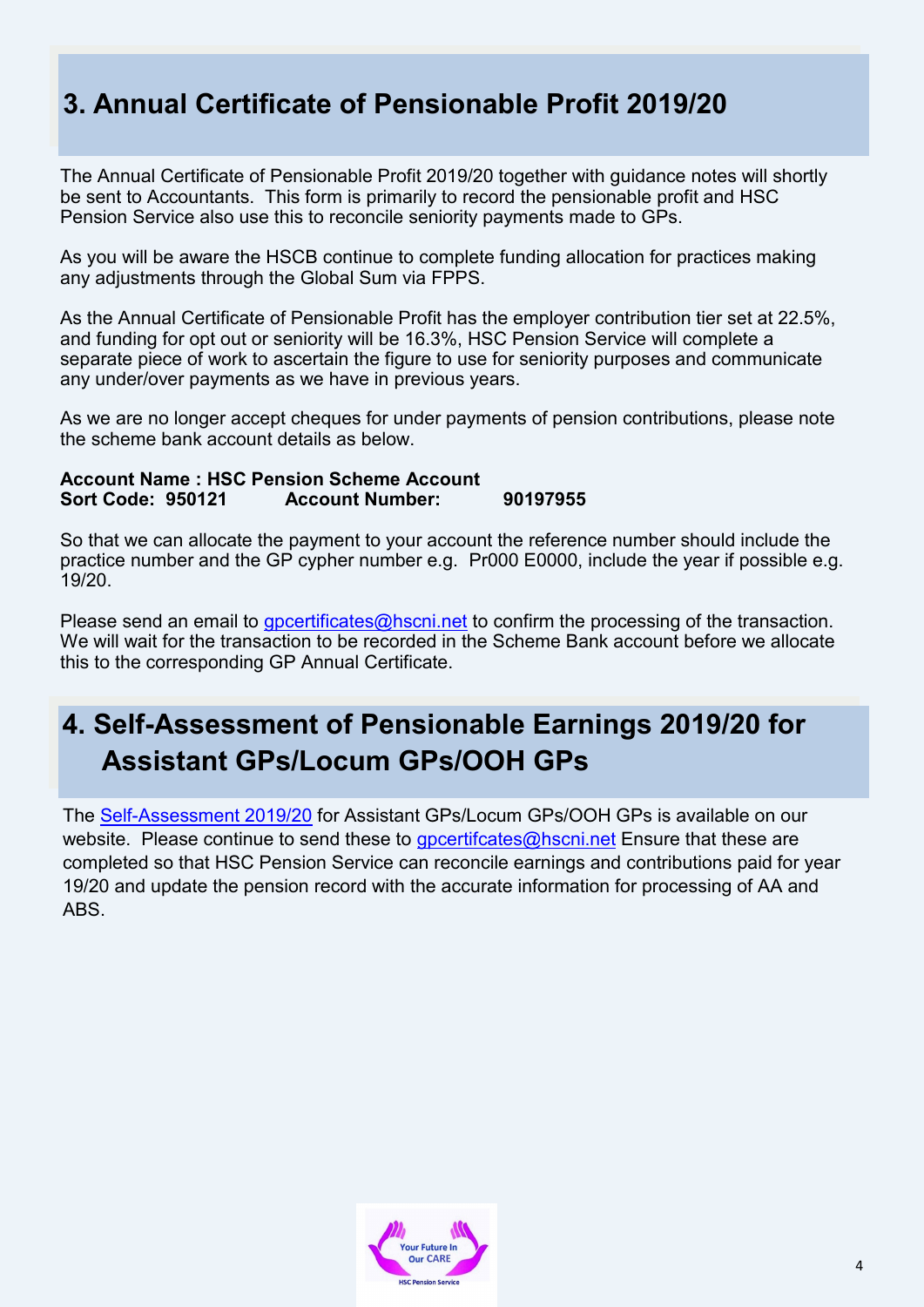# **5. Annual Benefit Statement 19 (ABS) & Annual Allowance 19 (AA) for Principal GPs**

Many GPs will have by now received notification via individual email that the ABS19 & AA19 are available to view on Member Self Service (MSS). For any members who still have not registered for the MSS online portal, please do so by clicking [here.](https://mypension.hscni.net/)

We receive numerous requests from financial advisors/accountants for us to provide this information. Please note the onus is on the member to provide their financial advisor / accountant with a copy, either a screen shot or print of their AA data and ABS statement. **For HSC Pension Service to provide this type of information to a third party there is a charge applicable even if we hold a letter of authority on file from the member.** Our Schedule of Charges is available [here.](http://www.hscpensions.hscni.net/download/Members/member_factsheets/Member-Schedule-of-Charges.pdf)

# **6. Administration of Scheme Membership**

#### **It is the GP's responsibility to ensure that they complete the relevant forms as below.**

#### **Joining the Scheme**

In order for a GP pension record to accurately record all of the pensionable employments, GPs are reminded to complete form [SS14](http://www.hscpensions.hscni.net/download/Scheme%20Forms/SS14-Oct-18-1.pdf) **for each** new practitioner employment. This is also essential for practitioner employments now being administered through shared services payroll in order that we can differentiate between officer and practitioner employments.

#### **Opting in and Out of HSC Pension Scheme membership**

GP's can opt out of their practitioner employment but remain pensionable in their officer employment or vice versa. However if they choose to opt out of their practitioner employment they **must opt of all** their practitioner posts. If a GP chooses to opt out of the scheme they must notify all of their employing authorities not just HSC Pension Service and complete an [SD502](http://www.hscpensions.hscni.net/download/Scheme%20Forms/member_forms/SD502-6.pdf) form for each employment.

If a GP chooses to re-join the scheme it is very important that each time they re-join they complete an [SS14](http://www.hscpensions.hscni.net/download/Scheme%20Forms/SS14-Oct-18-1.pdf) for their GP employment and again they must also notify all of their employing authorities not just HSC Pension Service.

#### **Payment on Account (POA)**

The Payment on Account form is an estimate of pensionable pay for GPs, submitted at the beginning of each year. Please submit a realistic average figure at the beginning of the year to avoid multiple submissions of POA in year. There is no need to submit a revised POA where a pensionable pay figure has a slight variation from the original submission. This will help us to manage the time spent on POA administration. HSCB now also have access to the submitted POA for funding purposes. **A revised POA does not in itself update a GP's status in the scheme, form SS14 or SD502 is required to accurately reflect the status of scheme membership at any point in time.**